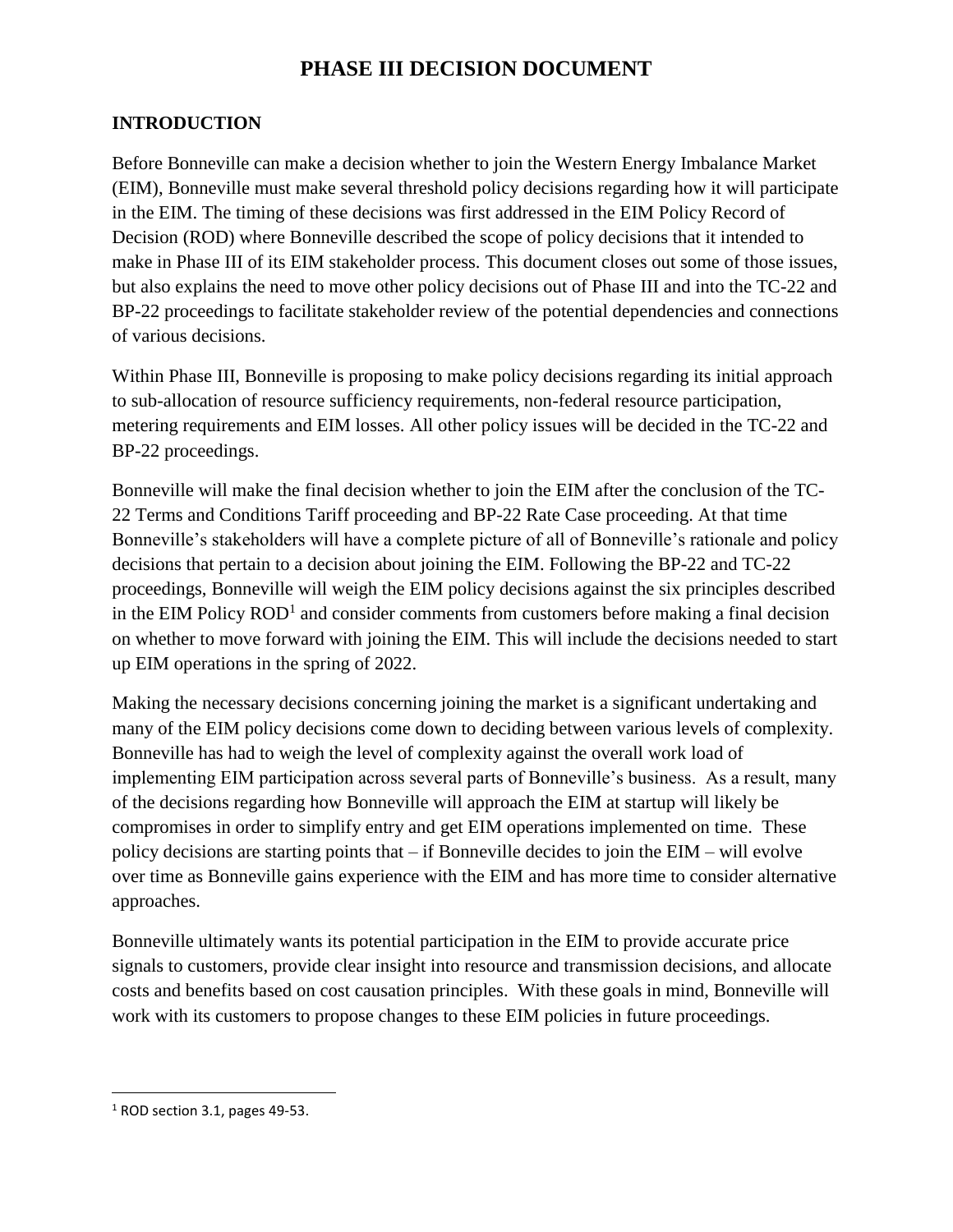#### **Stakeholder Opportunity to Comment**

Bonneville is seeking comments on the proposed decisions in this letter. Comments are due Sept. 18, 2020, and Bonneville will formally respond to comments in a decision document in October 2020.

#### **Stakeholder Process and Phase III Scope**

The ROD described a five-phase decision process, starting with the Phase I exploration process in 2018 and closing out Phase II in September 2019 by signing the EIM Implementation Agreement with the California Independent System Operator (CAISO). Phase III policy development followed the issuance of the ROD and will last until the BP-22 and TC-22 proceedings begin in late 2020. The ROD listed several EIM policy issues to be addressed in Phase III including transmission network usage, allocation of EIM charge codes, resource sufficiency at a sub-balancing authority area level, transmission losses, non-federal resource participation requirements, settlements/billing mechanics, and data submission and metering requirements.<sup>2</sup> It recognized that the Phase III process would be intertwined with the workshops for the BP-22 and TC-22 proceedings. Comments received regarding the Phase II letter to the region questioned the overlap between Phase III issues and decisions that must be made in the TC-22 and BP-22 proceedings.<sup>3</sup> In the ROD, Bonneville generally agreed with the comments and explained that the lack of specificity for Phase III was intentional, allowing Bonneville to work with customers through the workshop process to evaluate policy issues as part of Phase III and determine which phase to make the various decisions in. 4

Customer workshops for Phase III policy development started in October 2019, with at least one workshop held each month through August and the opportunity for an additional customer-led workshop each month to further flesh out issues. Bonneville staff developed a six-step process for evaluating these issues through the workshop process. The first two steps covered approach and development which introduced the issue, provided relevant background information or education on the issue, and described what the specific issue is for Bonneville and its customers. Steps three and four evaluated the issue, and staff provided an analysis of the issue and alternatives of how to address the issue. The final steps, five and six, concluded with proposal development and a final staff proposal on the issue. Customers submitted comments following each workshop for staff to consider in developing its proposals. In developing the policy decisions, Bonneville staff worked with the Bonneville EIM implementation team to ensure that the policy decisions are consistent with the mechanisms Bonneville will need to have in place for potential participation in the market.

 $\overline{a}$ 

<sup>2</sup> *See* section 5 of the ROD.

<sup>3</sup> ROD at 34-35.

<sup>4</sup> ROD at 35.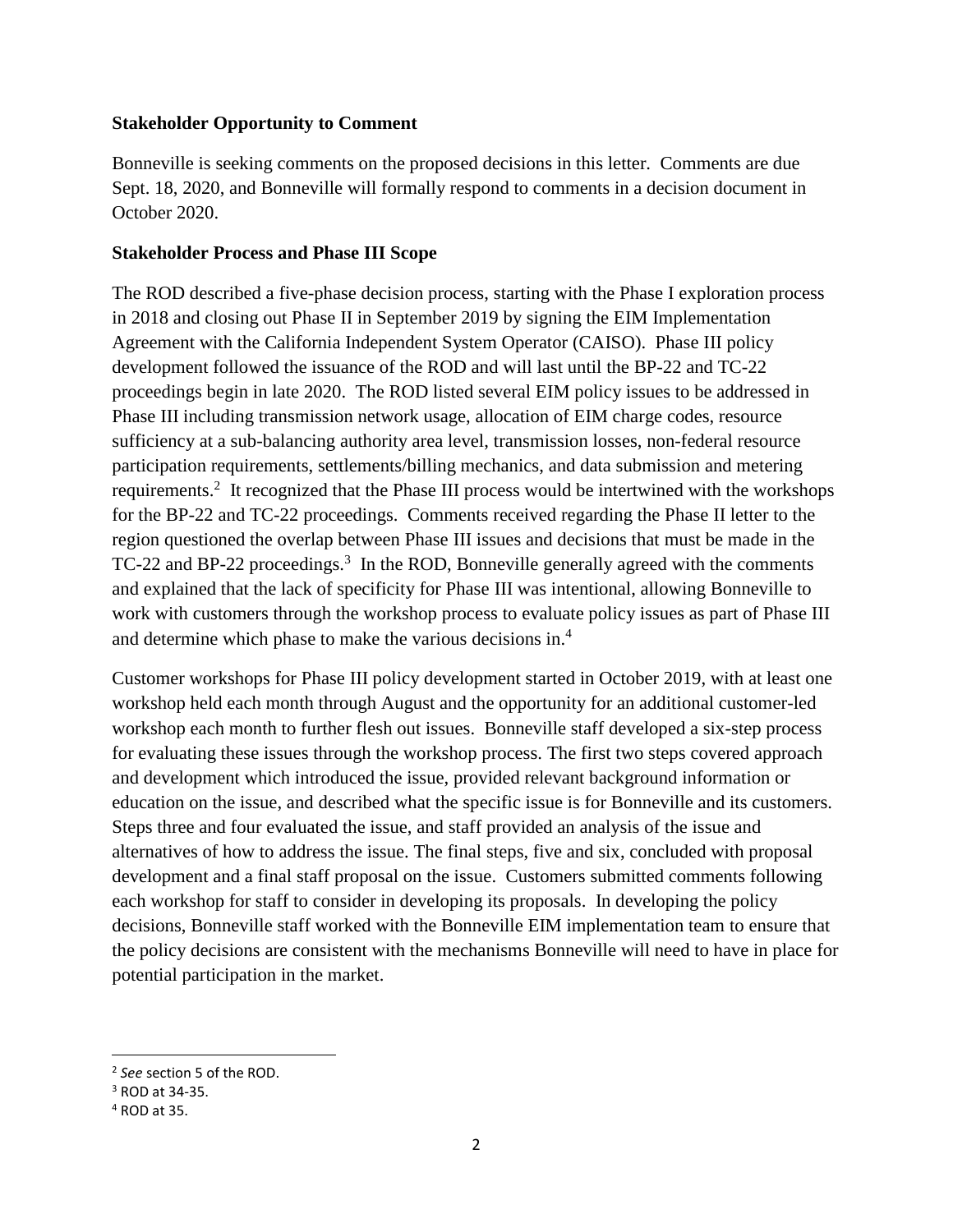This process has clarified that some aspects of almost every policy decision must go through the BP-22 or TC-22 proceedings. EIM charge code allocation decisions, for example, must be made through the rate process, and trying to set overarching policy outside of the rate process may blur the line between the scope of rate and non-rate issues. Similarly, several Phase III issues must go through the tariff proceeding, and the same scope concerns equally apply. In addition, there is significant interrelationship between the various EIM policy decisions. It is important that customers see the whole picture of market participation and the impact these policy decisions will have on rates and tariff terms and conditions. Bonneville will bring all the proposed decisions for issues in Phase III, BP-22 and TC-22 to the August workshop in order to give customers a full view of Bonneville's planned initial proposal for the BP-22 and TC-22 proceedings.

Bonneville proposes to decide four policy issues in this Phase III Closeout Letter outside of the BP-22 and TC-22 proceedings:

- Sub-allocation of Balancing Authority Area Resource Sufficiency Requirements;
- Timing of Non-Federal Resource Participation;
- Metering Requirements; and
- EIM Losses.

## **PHASE III POLICY DECISIONS**

#### **Issue I: Sub-allocation of Balancing Authority Area Resource Sufficiency Requirements**

In order to fully participate in the EIM, the Bonneville balancing authority area as a whole needs to pass the EIM Resource Sufficiency (RS) tests ahead of each operating hour. While Bonneville schedules Federal generation and has an obligation to serve a significant portion of the load in the balancing authority area, other load serving entities and independent generators can significantly contribute to the outcome of the RS tests. The RS tests include the transmission feasibility test, the balancing test, the bid range capacity test, and the flexible ramp sufficiency test. Bonneville already has the framework to cover the majority of requirements associated with each test, except for the Balancing Test. There is currently no requirement that the sum of individual load serving entity obligations balance to a balancing authority area load forecast. As such, Bonneville has evaluated the need to adopt sub-balancing authority area RS requirements to meet the Balancing Test.

The Balancing Test requires Bonneville to show that the balancing authority area has enough energy scheduled to meet forecasted loads in the balancing authority area, or be subject to financial penalty. If the sum of generation and interchange base schedules in the balancing authority area are not within one percent of the CAISO's area load forecast and not within five percent of the actual load, then the Bonneville balancing authority area would incur an over- or under-scheduling penalty.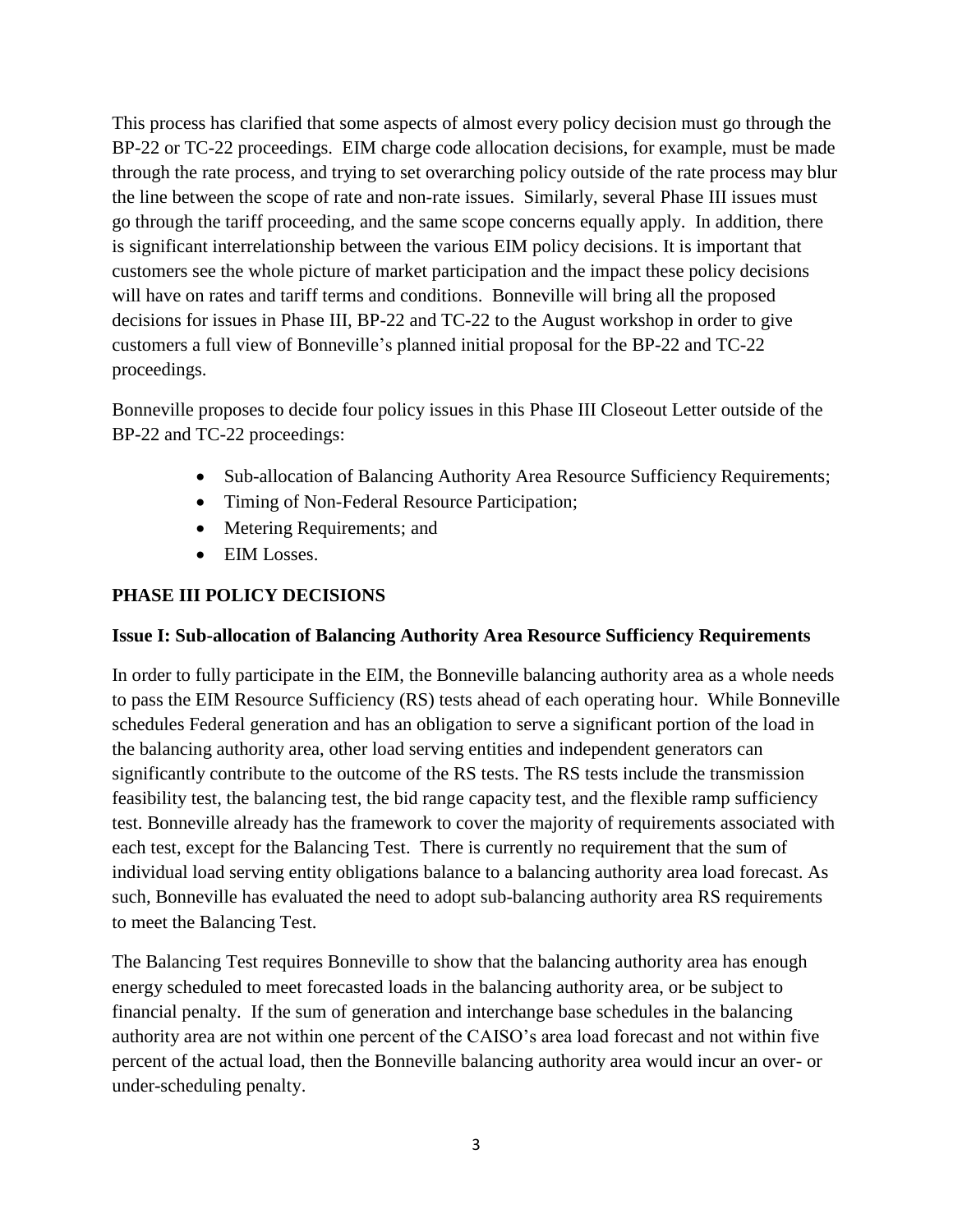Bonneville considered the possibility of sub-allocating the CAISO's area load forecast to load serving entities and itself, and require scheduling to that value. Such a policy would require unique tariff language and the exploration of consequences (most likely a penalty rate) for load serving entities that do not schedule to the required load forecast. However, Bonneville is unaware of any other EIM Entity that sub-allocates the CAISO's area load forecast, so there is no model or industry standard to look to for guidance.

#### Draft Decisions

Bonneville proposes not to adopt any sub-balancing authority area RS scheduling policies for the start of EIM participation. This is consistent with the practice of other EIM Entities. However, other EIM Entities do not have the magnitude of load serving entities or independent generation that the Bonneville balancing authority area does. More data, experience, and visibility in the EIM will help Bonneville evaluate how to address sub-balancing authority area objectives. As a result, once EIM operations start after a final decision is made whether to join the EIM, Bonneville would assess sub-balancing authority area performance to determine policy direction for future rate and tariff proceedings.

### **Issue II: Timing of Non-federal Generation Participation**

EIM Entities allow generators within their balancing authority areas to participate in the EIM as participating resources upon completion of an application process. Non-federal generators located in the Bonneville balancing authority area will have the ability to participate in the EIM. Bonneville believes this will ultimately be a significant benefit for some of its customers that own flexible resources. However, participation requires certain operational and technical modifications and generator owners must sign agreements with the CAISO in order to submit bids and receive settlements.

Currently, Bonneville is working with the CAISO on multiple system implementation issues that are required to start up EIM participation for the balancing authority area. Resolving the system implementation issues related to allowing non-federal generators to participate, in addition to the work required to go-live, would add a significant layer of complexity. Bonneville consulted with the CAISO on the implementation requirements for non-federal participation, and the CAISO suggested that Bonneville delay allowing non-federal participation for some period of time after the EIM go-live date. The CAISO noted that implementing the EIM requires a very large amount of configuration, data preparation, registrations, business process changes, system development, integration and testing that must be carried out in a tightly coordinated fashion. Bonneville is unaware of any other EIM entity that enabled third-party participating resources at the outset.

Bonneville is in favor of non-federal generators participating in the EIM. However, the complexity and technical challenges—resulting from Bonneville's size, number of adjacent EIM entities, number of interchanges, and other factors—will be complex enough without enabling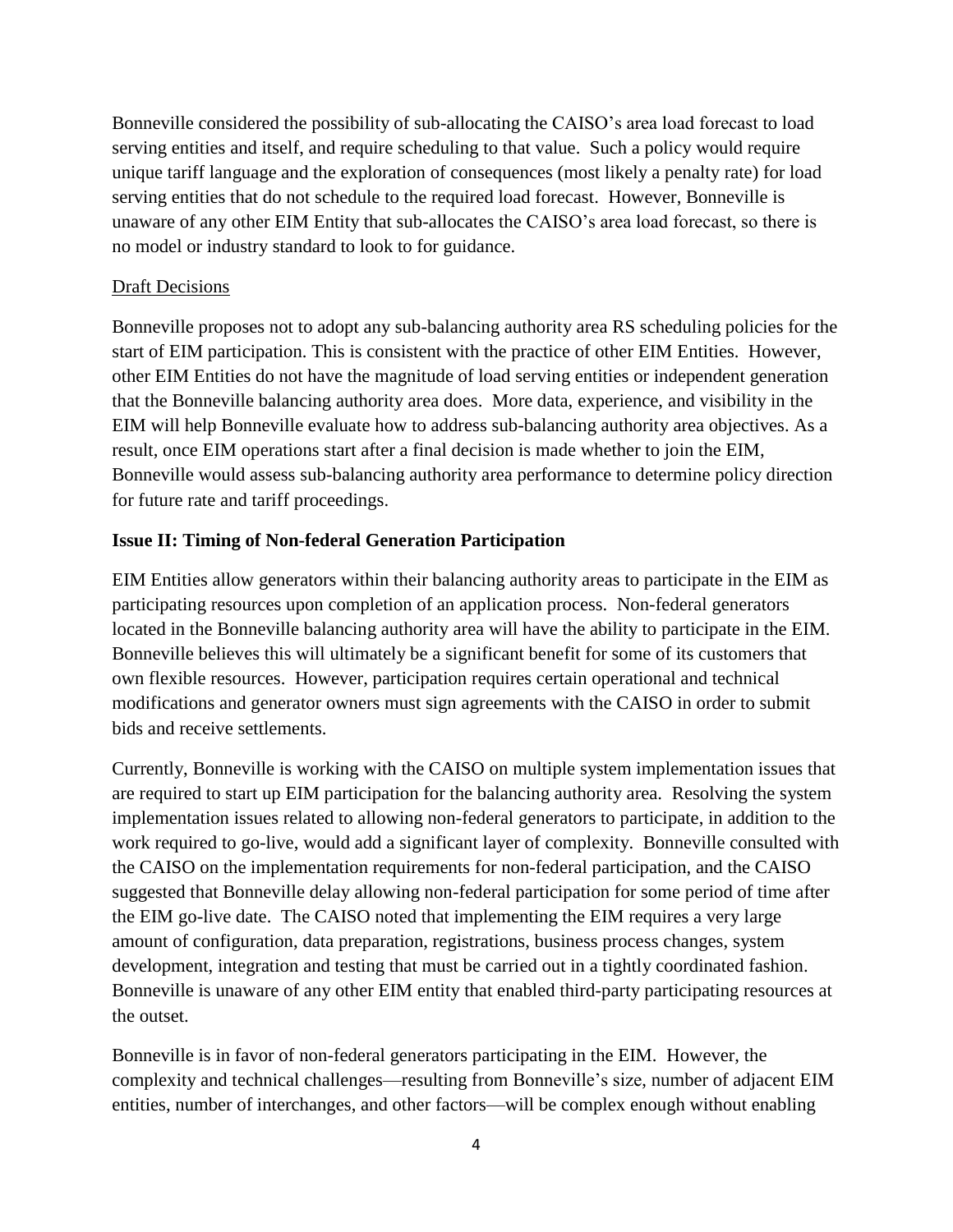non-federal generator participation. Bonneville does not believe it is feasible to tackle the issue at this time.

## Draft Decision

Bonneville proposes to delay non-federal resource participation for six months after the EIM golive date if Bonneville decides to join the EIM, in order to give Bonneville and the CAISO adequate time and resources to address operational complications.

### **Issue III: Metering Requirements**

Bonneville metering specifications should be equivalent to the CAISO's requirements in order to enable accurate settlements. After further examination of Bonneville's metering specifications and the CAISO's requirements, Bonneville does not believe any further action is necessary for either generators or load in the balancing authority area.

Generators and load in Bonneville's balancing authority area should already meet Bonneville's current metering technical standards, as documented in STD-000001 "Technical Requirements for Interconnection" and STD-DC-000005 "Meter Application Guide." These requirements are sufficient for EIM use. Therefore, as long as generators and load have met Bonneville's metering technical standards, no further action is required.

### Draft Decision

Bonneville does not propose any new metering requirements to participate in the EIM.

#### **Issue IV: EIM Losses**

The EIM does not provide system or balancing authority area losses, but considers losses when ensuring each balancing authority area is balanced prior to the hour as part of the base scheduling and Resource Sufficiency (RS) processes. The EIM also takes into consideration marginal, or incremental/decremental, losses that result from market awards and dispatches in the process of ensuring each EIM balancing authority area is balanced. In order to ensure proper settlement, Bonneville must provide an EIM loss factor to CAISO in order for the CAISO to establish a Load Base Schedule (LBS). The LBS is used as a reference for the determination of load Uninstructed Imbalance Energy (UIE), as well as the Unaccounted for Energy (UFE) charge code and the Real Time Imbalance Energy Offset (RTIEO) neutrality charge code.

While the settlement of UIE, UFE and RTIEO will be discussed as part of the TC-22 and BP-22 proceedings, the net settlement of UIE, UFE, and RTIEO does not materially change based on losses. Therefore, Bonneville will calculate the loss factor to provide to the CAISO, but there is no cost allocation decision to make regarding losses.

EIM losses are separate and distinct from transmission losses. Issues related to transmission losses will be decided in the BP-22 and TC-22 proceedings.